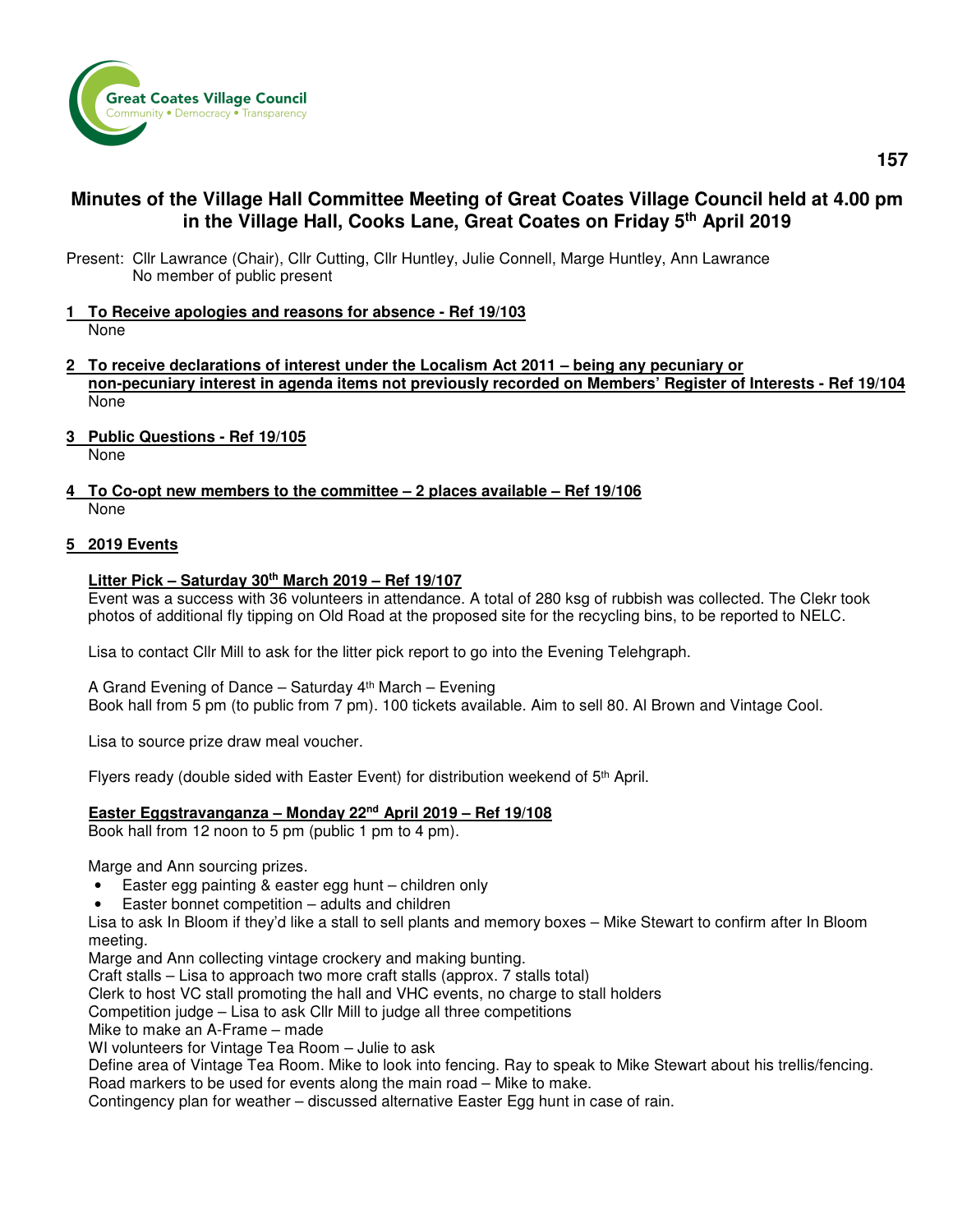

**158** 

## **Summer Fair – Sunday 30th June – Book hall 12 noon to 5 pm (to public 1 pm to 4 pm) – Ref 19/109**

 Old school games i.e egg and spoon race, sack race, wet sponge, ice-cream van, prosecco van, pop up vintage tea room, inflatable obstacle course, morris dancers, hog roast (Turners), soak a councillor, tombola.

#### Lisa to create a flyer.

 Ray to approach lady to organise the dog competition and prizes, request for 'best pair' and 'best dressed' categories. Ray to source stocks for soak a Councillor.

Looking for craft stalls. Approx 6 – not yet contacted traders.

Face painter and balloon entertainer – Ray to contact previous entertainer.

Hog roast or bbq – Julie to contact local butcher for costs.

Ice cream van / bike and mobile drinks van – Julie to make enquiries.

Morris dancers – Lisa to confirm.

### **Evening of Motown and Soul – DATE CHANGE TO Saturday 10th August. Evening – Ref 19/110**

– book hall from 6 pm (to public 7 pm).

Sad Max confirmed cost £350. Deposit required £200. Lisa to forward the invoice once received.

Sad Max to provide inbetween music and own lighting.

Ticket price – to be agreed.

Lisa to create flyer. Flyer to be available for circulation at the Grand Evening of Dance 4th May.

### **Heritage / Village History Day** - **Saturday 14th Sept afternoon book hall from 12noon – Ref 19/111**

**(to public 1pm to 5pm).** 

To display photos, history extracts, guided tour.

Need Photos.

Advertise in the June magazine a call for old village photos or relevant memorabilia. Lisa to contact Mr Graves and Jerry.

Lisa to ask Mike Stewart if he will continue to support the VHC during the organising of this event - Mike agreed to support the event.

### **40's Night / Battle of Britain - Saturday 28th September evening, book hall from 5pm – ref 19/112 (to public from 7pm)** .

Mike H to take over booking of the singer - singer contacted cost £150 requires payment in full on the night. Performance will be 3 slots of 30mins, to provide music between breaks. Agreed no fish & chips Ticket Price - to be agreed

**Macmillan Coffee Morning - Friday 27th September book hall 9.30am (to public 10am to 12noon) – Ref 19/113** Mike and Dawn Stewarts event, the VHC will support.

#### **Halloween Pumpkin Carving dmonstration / competition – Ref 19/114 Saturday 26th October afternoon book hall from 1pm (to public 2pm to 4pm).**  Need to find someone to do pumpkin carving workshop / demonstration.

## **Christmas Event - Saturday 7th December daytime/evening – Ref 19/115**

Other event ideas under consideration - Harvest Festival, Night of Folk Music, Casino Night, Hog Roast, summer bbq with mobile bar.

### **6. A Grand Evening of Dance – Ref 19/116**

Budget confirmed by full council £200. Expenditure update - Julie to provide